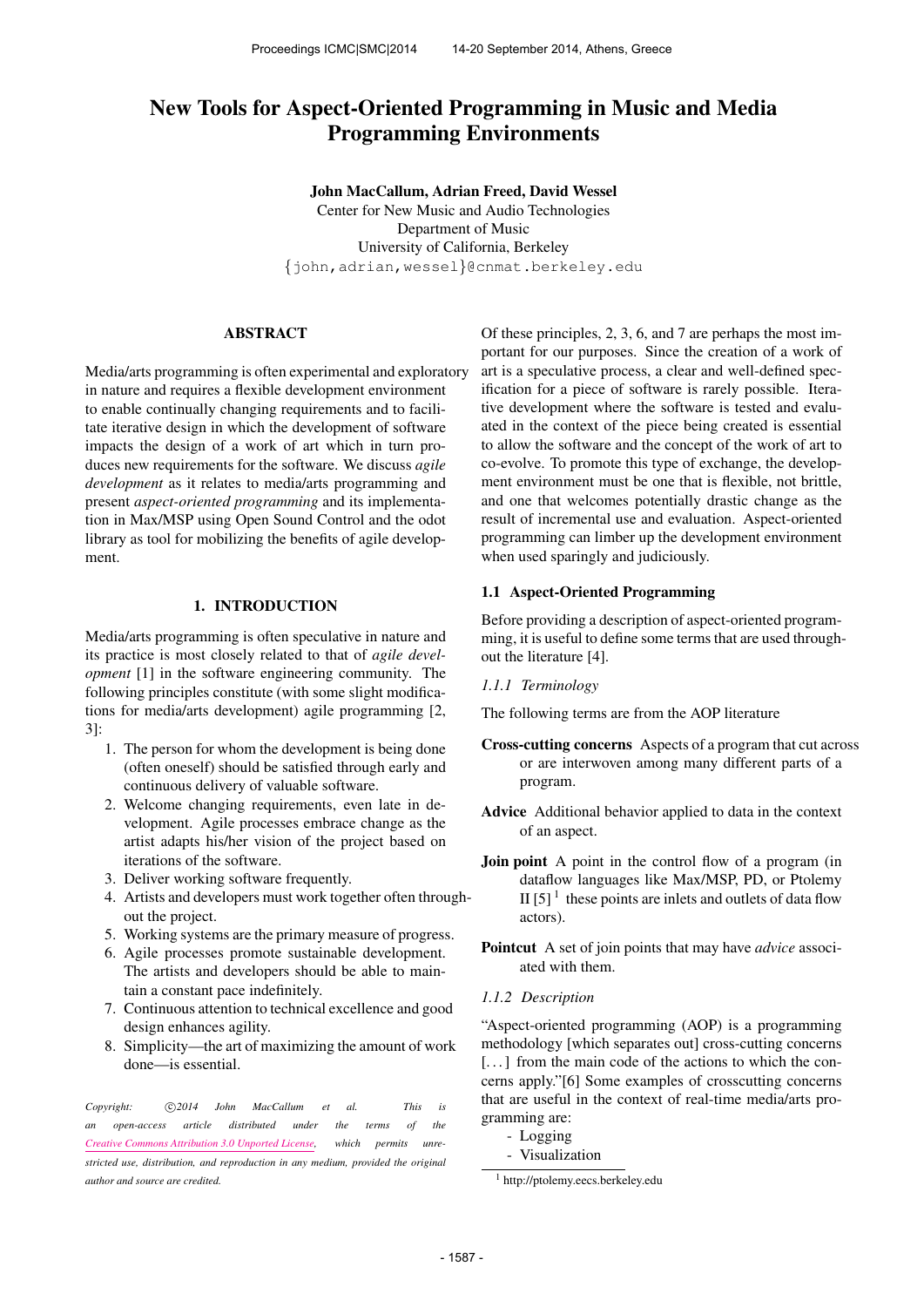- Structural analysis
- Commentary
- Scaffolding
- Stream capture
- Performance profiling
- Debugging, printing and tracing
- Input/Output validation and assertion
- Dynamic code injection without modifying existing (possibly running) code

Most modules in a complex program will need some of the features itemized above at some point in the development process. AOP enables those elements of the program to be injected when necessary and easily removed when they are no longer needed without modifying the code to which they are applied. AOP frees programmers from the need to foresee functionality and, often obviates the need for programmers to revisit code to extend or modify its behavior. By providing each Max abstraction with the proper hooks, we can quickly and unobtrusively add additional behavior ("advice") at various points in the program ("join points") without modifying existing code. Further, AOP obviates the need to remember a number of ad hoc systems for mundane functionality such as printing to the Max window.

# 2. SIMPLE EXAMPLE



(a) Max abstraction

(b) Max abstraction with hooks

Figure 1: On the left, we see the typical dataflow through an abstraction in Max. On the right, the use of o.in and o.out to forward incoming and outgoing data to aspects.

In figure 1a, we see the skeleton of a module in Max, while in figure 1b o.in and o.out provide join points where advice can be applied. Data enters a module and is forwarded by o.in to o.aspect.receive where advice is applied. After processing, it is sent back *to where it came from*, in this case o.in, by o.aspect.receive. o.in then forwards the (possibly modified) data to the body of the Max abstraction. o.out behaves identically to o.in with the exception of its contextual information.

# 3. APPLICATIONS

As programs grow in complexity, the need to understand what is going on inside of submodules nested deep in the patcher hierarchy can present serious difficulties. For example, we may suspect that something is going wrong in an abstraction and wish to see the values that are being sent into it as a way to determine whether the problem occurs inside or outside the abstraction. This requires one of two things: *a*) modification to the existing patch which carries with it the loss of any stored internal state and the potential of introducing new bugs or behavior that can impede the search for the bug, or *b*) foresight during the initial implementation of the patch resulting in debugging components that will aid in our current situation.The former is cumbersome, and the latter, when generalized to all types of debugging situations, requires the kind of forward thinking design that is particularly difficult in dynamic and speculative work.

One of the tenets of AOP is that the programmer should be oblivious to future aspects that may be applied at a later date, obviating the need for the programmer in our example to predict future debugging situations. One must still ensure that each inlet and outlet of the abstraction is connected to an o.in or o.out, but assuming those hooks are in place, the input to a patch may be produced as follows (see figure 2).

- 1. Create a new patch and instantiate o.aspect.receive.
- 2. Filter the stream of bundles based on the port type (and possibly other contextual information).
- 3. Display the data in an appropriate way if it matches the contextual criteria.
- 4. When the visualization is no longer necessary, save the aspect in case it may be useful in the future, and simply close the window. If it becomes useful again, reopen it.

o.aspect.receive o.if /o\_port/type == \"inlet\" o.route /o aspect joinpoint /o port /o inlet /o outlet o.print



# 4. MAX/MSP IMPLEMENTATION

The implementation of AOP in Max that we introduce here makes use of Open Sound Control [7] as a rich, composite data type, and the odot library [8] for providing contextual information and high-level processing of OSC data. AOP is implemented in Max using a pair of Max "abstractions" or *shims* called o.in and o.out which are placed immediately after and before each inlet and outlet in a module, respectively. o.in and o.out are thin wrappers around o.port which collects contextual information from its environment such as the name of the module it is in and the name of the parent patch, as well as the arguments to those patches. This data is added to the OSC bundle along with a "return address" and sent, using Max's built-in "send" object, to the global location "o.aspect", i.e., [send o.aspect].

We provide two additional abstractions that aid in writing aspects: o.aspect.receive which simply wraps [receive o.aspect], and o.aspect.send which uses the "return address" to set the forward object to send to that location (see figure 3).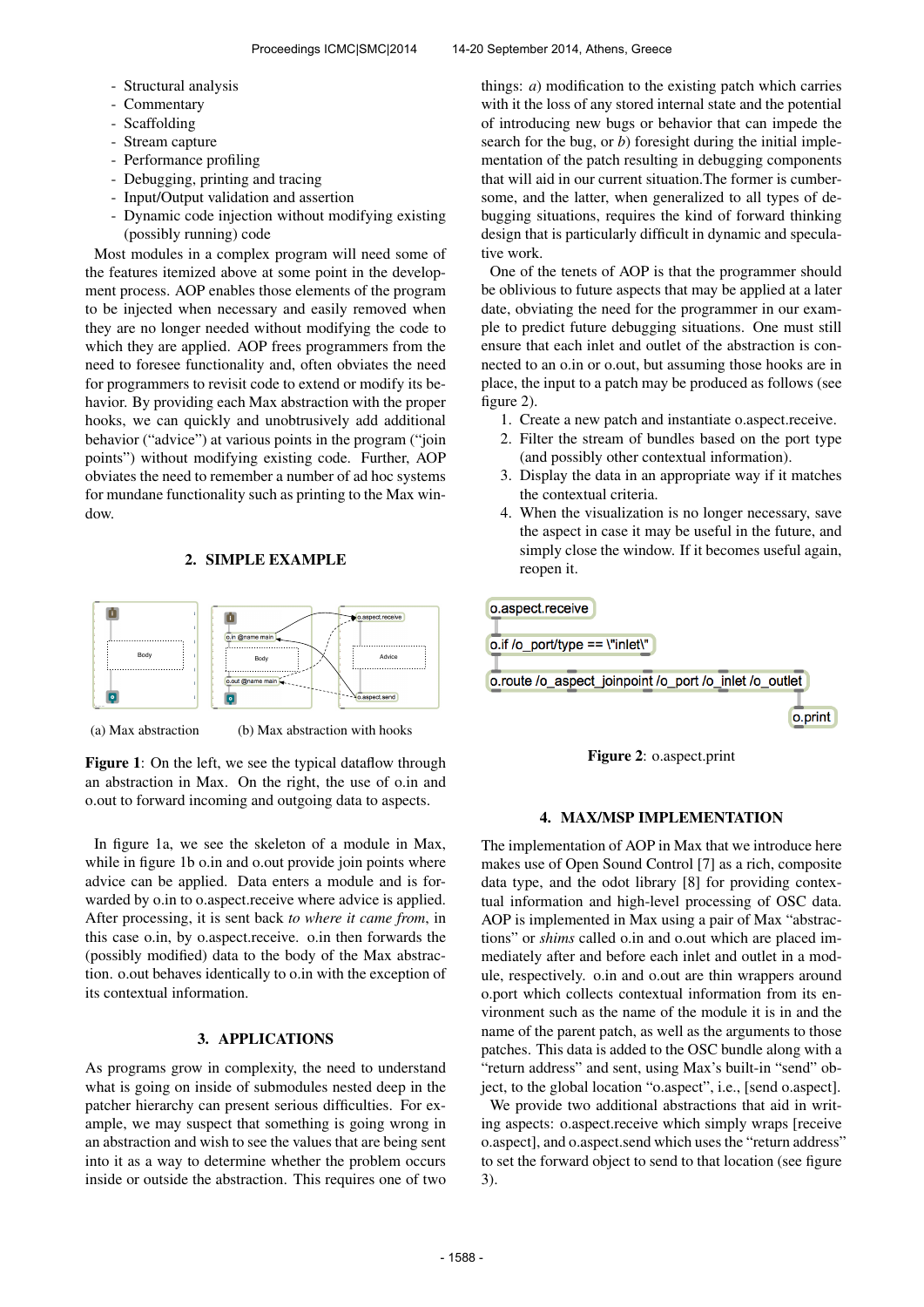

Figure 3: o.aspect.send

To create an aspect, one builds a Max/MSP patch and instantiates o.aspect.receive and o.aspect.send (both with no arguments). o.aspect.receive will produce all messages sent to the location "o.aspect". The bundle can then be processed according to the advice that this particular aspect provides. Certain aspects may choose to inject data into the bundle (e.g., profiling data) in which case the aspect should send the modified bundle back using o.aspect.send. If no modifications are made, this step may be skipped and a copy of the original bundle will be produced after the join point.

The following sections describe the implementation of o.port and o.aspect.joinpoint.

#### 4.1 o.port



Figure 4: o.aspect.port

o.port (see figure 4) is responsible for gathering contextual information about its environment, blending it into the bundle, passing it to o.aspect.joinpoint, and outputting the result. o.port is a general mechanism that makes use of o.aspect.joinpoint and also serves as the location for implementing other hooks to extend the functionality of a module.

The following enumerated items correspond to those in figure 4.

- 1. OSC bundles are processed and all other non-OSC data is simply passed through untouched.
- 2. The port type, "inlet" or "outlet", is bound to /o port/type and blended into the incoming OSC stream.
- 3. The context information for this port is blended into the incoming OSC stream.
- 4. The bundle is passed to the join point.
- 5. All contextual information is stripped off before outputting.

#### 4.2 o.aspect.joinpoint



Figure 5: o.aspect.joinpoint

o.aspect.joinpoint (see figure 5) is responsible for dispatching incoming OSC bundles to any pointcuts that may be instantiated. If no pointcuts are in place, a copy of the bundle is simply passed through unchanged.

The following enumerated items correspond to those in figure 5.

- 1. OSC bundles are processed and all other non-OSC data is simply passed through untouched.
- 2. A copy of the incoming bundle is stored in o.collect. This will be sent out as is if no data is returned, or a union operation will be performed producing a bundle containing the original data and any data added by any aspects. After the bundle is passed to o.collect, it is processed by the following steps.
- 3. A "return address" is created using the unique numerical id created using the "0" lexical substitution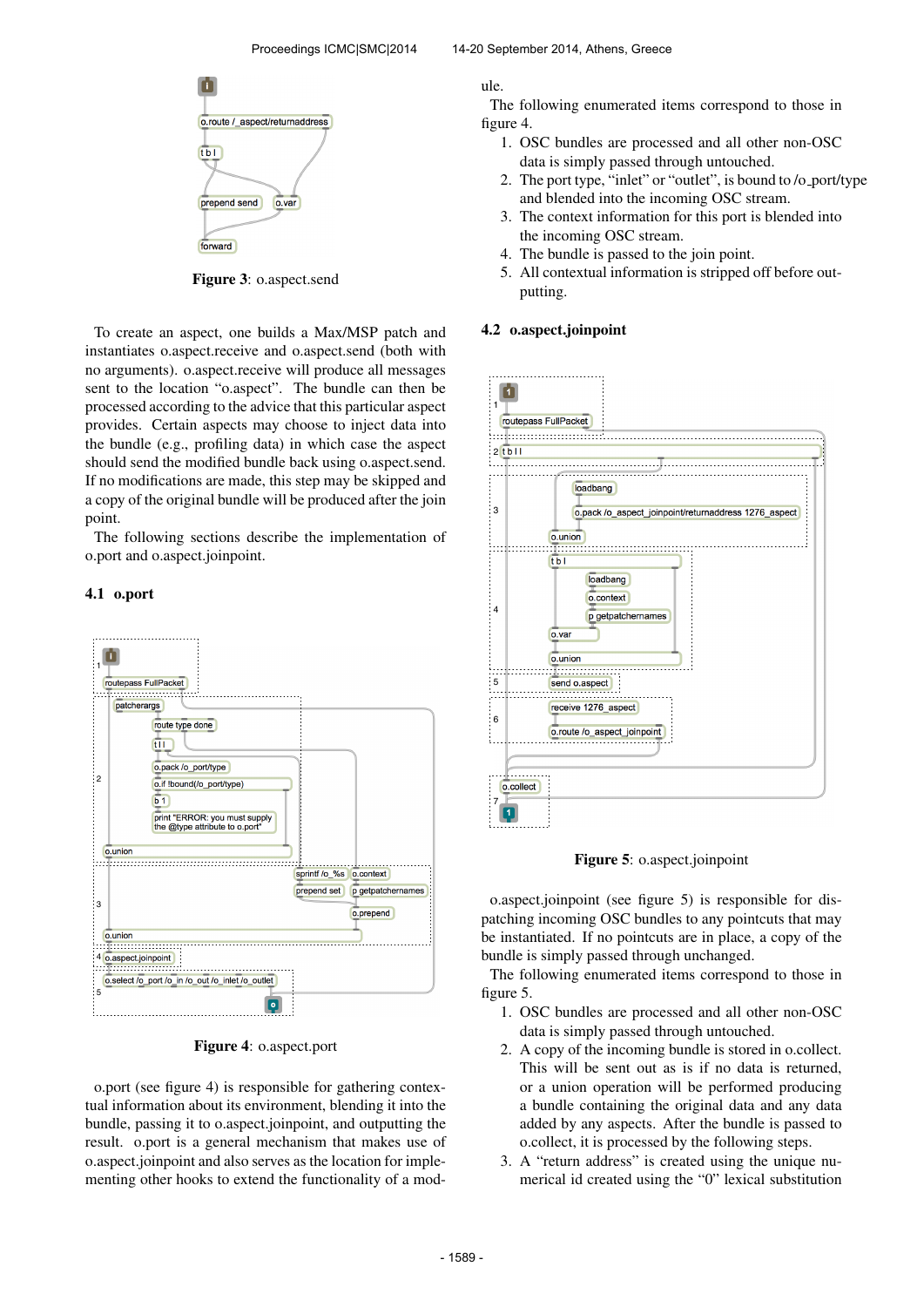variable and blended into the OSC bundle.

- 4. Contextual information is generated using o.context and blended into the OSC bundle.
- 5. The bundle is sent to the named global location "o.aspect".
- 6. If a bundle is received here, the "return address" is removed and it is sent to o.collect which will combine it with the original.

### 5. A MORE DETAILED EXAMPLE



Figure 6: A granular synthesizer that chooses the frequency of each grain from a spectrum produced by sigmund∼ using the amplitudes of each frequency component as a probability distribution.

In this section, we use the implementation of a granular synthesizer to discuss the use of aspects in the development process. The granular synthesizer, seen in figure 6, consists of two parts: code that chooses the frequency of a grain, and the code to sonify the grain. In this example, we take the spectral output of Miller Puckette's sigmund∼ external  $2$  and choose frequencies at random from it using the amplitudes as probabilities. This ensures that more grains will be set to those components that had a greater amplitude in the spectrum. The sonification can be done with any suitable polyphonic synthesizer—in our case, we use a simple enveloped sine wave. The following is a description of each component of figure 6.

- 1. Encapsulated logic for playback of sound files with groove∼.
- 2. Capture output from sigmund∼ and encode as OSC.
- 3. Drive the granular synthesizer with a clock independent of the rate of output of sigmund∼.
- 4. Choose a random frequency from the spectrum using the amplitudes as a (categorical) probability distribution.
- 5. Sonify a grain at the chosen frequency.





The module called spec-sample draws a random sample from the spectrum and is implemented as follows (see figure 7).

- 1. Inlet with o.in.
- 2. Store a copy of the bundle in order to blend derived data into it.
- 3. Extract the list of amplitudes.
- 4. Treat the list of amplitudes as a probability mass function, convert it to a cumulative distribution function, and draw a random sample from it.
- 5. Assign the frequency corresponding to the random index to the address /freq.
- 6. Output the bundle, passing through o.out first.

## 5.1 Visualization

While developing this granular synthesizer, we may want to visualize its output. Normally, we would patch something together in the main patch, however, such ad hoc work is often discarded when not needed in order to clean the patch up and optimize it for efficiency. AOP can assist here as seen in figure 8. We instantiate o.aspect.receive and filter any incoming OSC data by looking specifically for bundles that come from outlets and are sent from modules called "spec-vis". We then interleave the frequencies and amplitudes for display with resdisplay  $3$  and display the data bound to /freq using multislider.

#### 5.2 Extension and Experimentation

We may wish to add additional behavior to our program, for example, spectral smearing which we could implement

<sup>2</sup> [http://crca-archive.ucsd.edu/ tapel/software.html](http://crca-archive.ucsd.edu/~tapel/software.html)

<sup>3</sup> <http://cnmat.berkeley.edu/downloads>